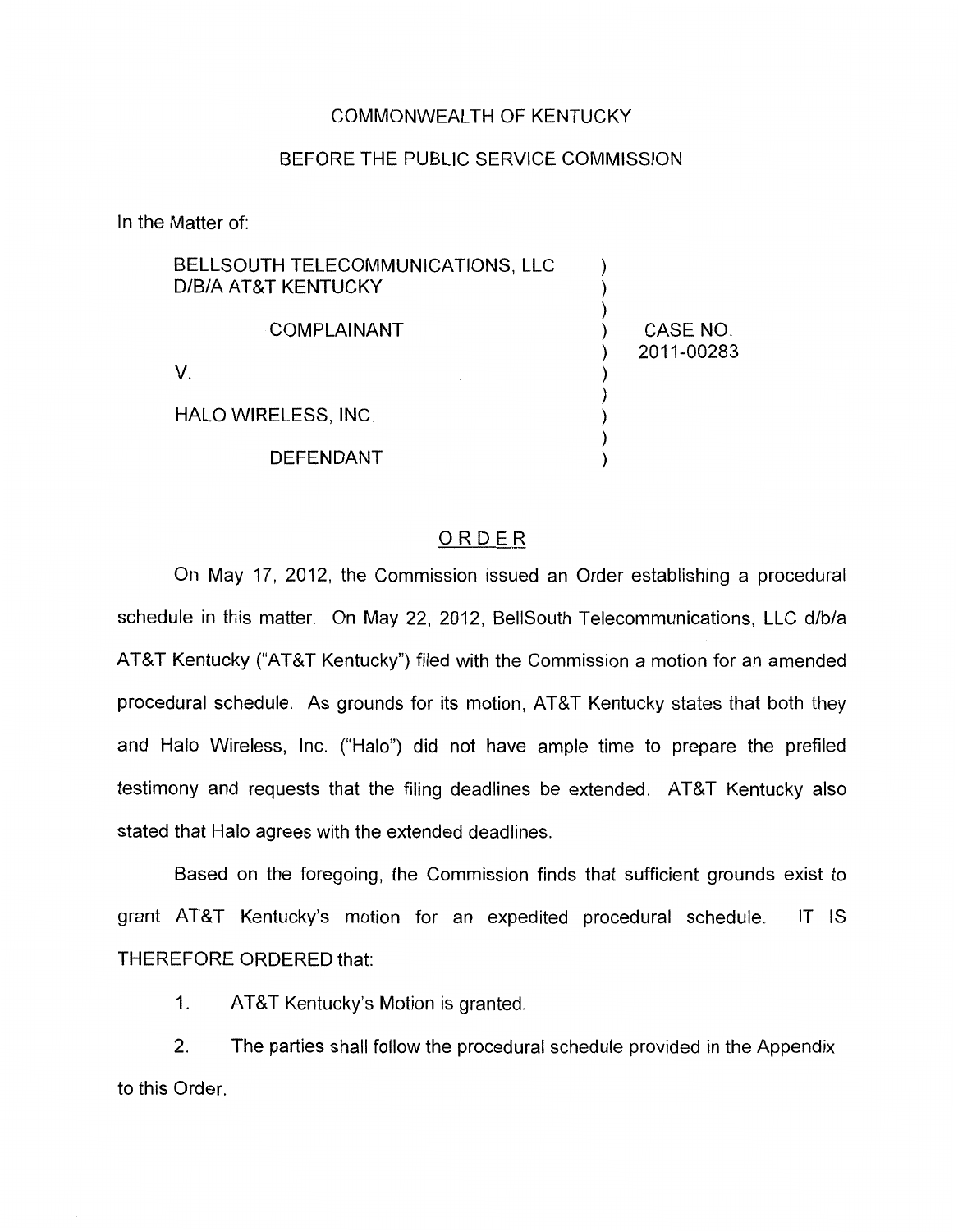By the Commission



A<sub>1</sub> ecutive Director  $E$ 

Case No. 2011-00283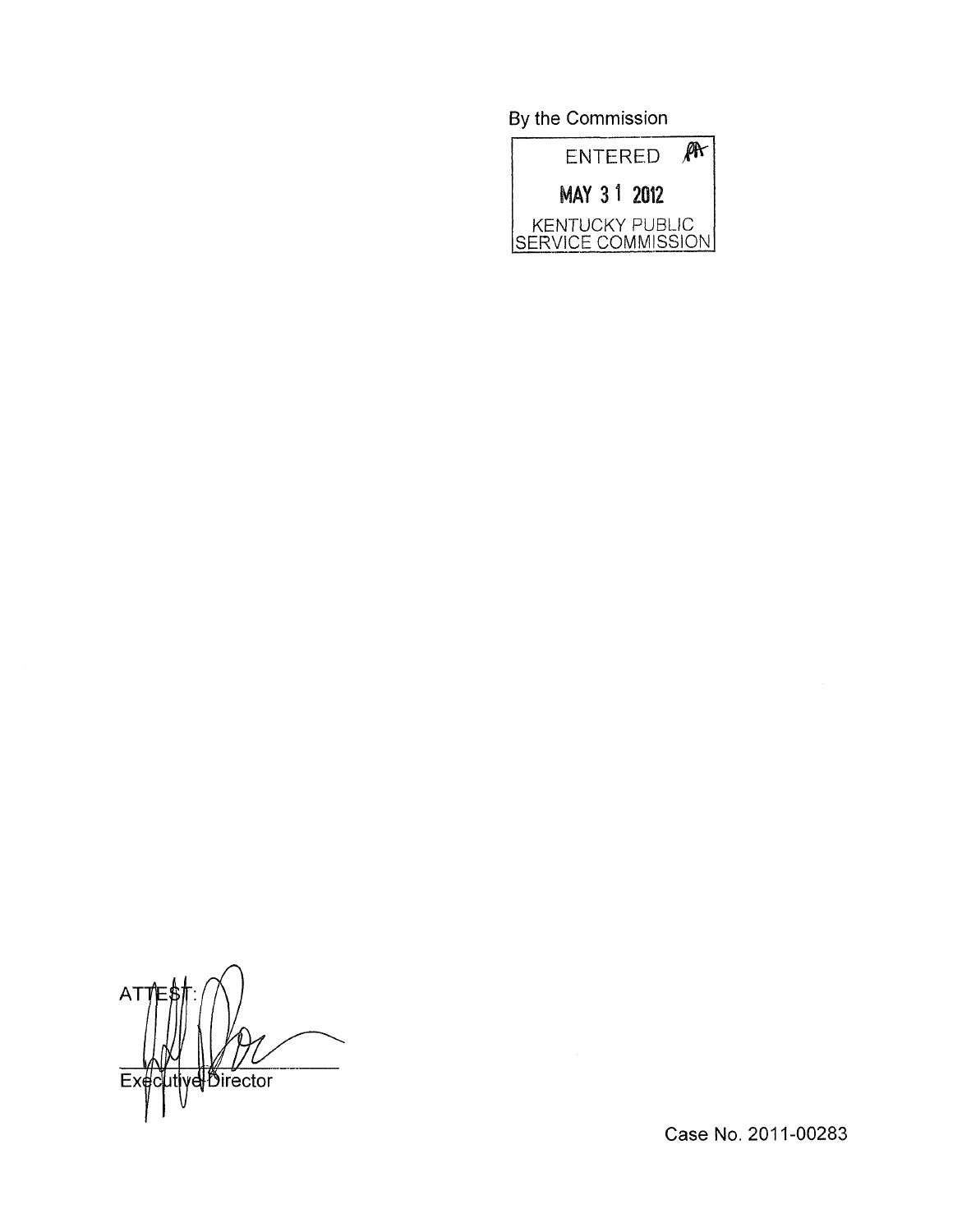# APPENDIX

## APPENDIX TO AN ORDER OF THE KENTUCKY PUBLIC SERVICE COMMISSION IN CASE NO. 2011-00283 DATED  $\mathsf{MAX}$  3

| AT&T Kentucky shall file its Prefiled Direct Testimony June 15, 2012 |  |
|----------------------------------------------------------------------|--|
|                                                                      |  |
|                                                                      |  |